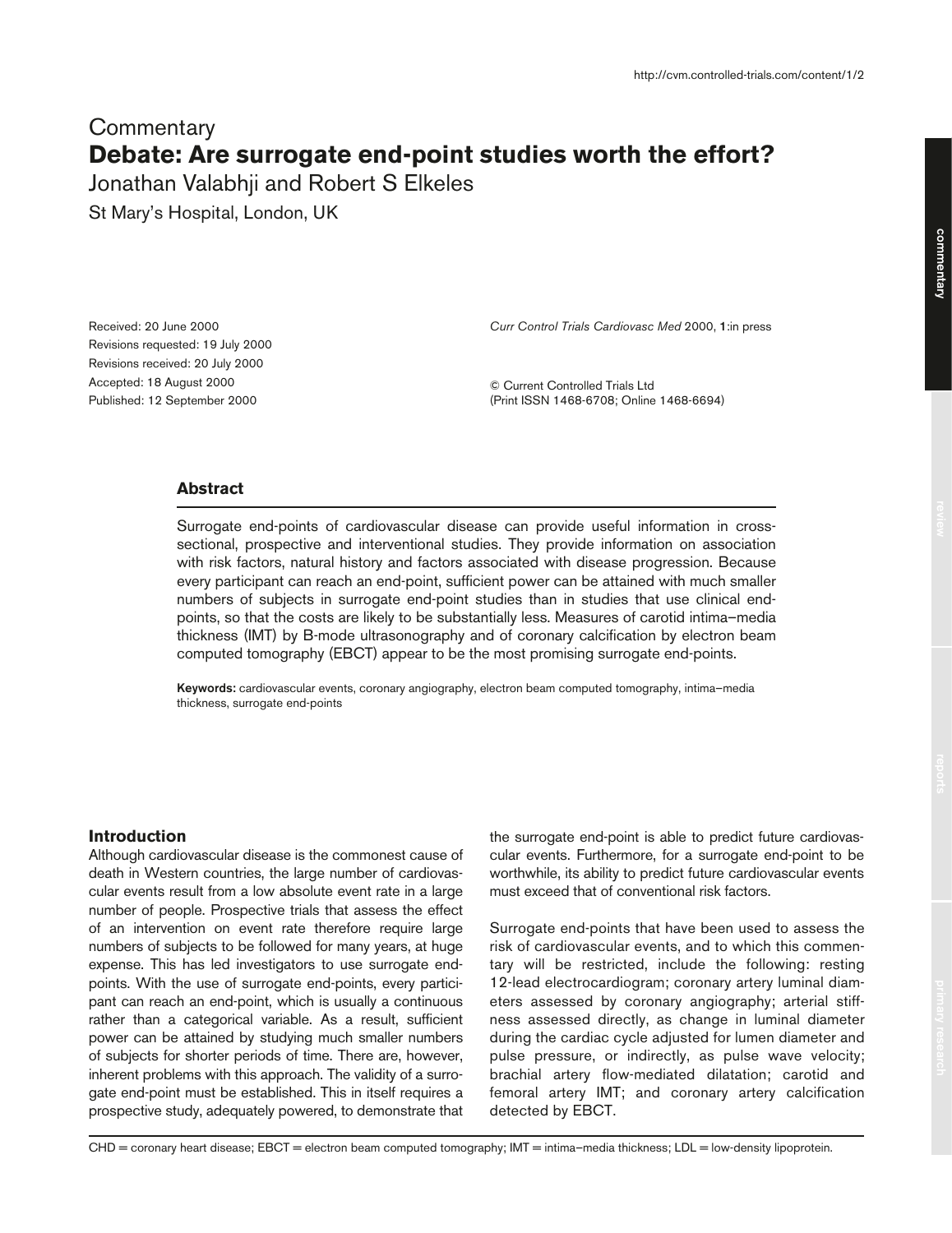#### **Resting 12-lead electrocardiogram**

One of the early surrogate end-points was the resting 12 lead electrocardiogram. In the Honolulu heart programme [1] both major and minor electrocardiogram abnormalities were predictive of subsequent coronary heart disease (CHD) events. Minnesota-coded ECG events were also used in the 10-year follow up of the Bedford survey of cardiovascular disease in relation to impaired glucose tolerance and diabetes [2]. However, minor electrocardiogram abnormalities such as T-wave changes can be nonspecific, and it can be difficult to demonstrate progression or regression of CHD.

## **Coronary arteriography**

There is a poor relationship between the severity of coronary lesions and their likelihood to cause subsequent cardiac events. Angiograms from patients before they had had a myocardial infarction showed that the median percentage stenosis at infarct-related lesions was only 48%, and that only 22% of the infarct-related lesions had a degree of stenosis greater than 70% [3]. Coronary artery luminal diameters assessed by coronary angiography were used in the Familial Atherosclerosis Treatment Study [4]. Men with coronary disease  $(n=120)$  were randomized to two different cholesterol-reducing treatment regimens or placebo. Regression of disease was more common in the treatment groups. Degrees of stenoses were reduced by 0.3 and 1.1% in the treatment groups, whereas there was a 2% increase in the placebo group. Despite the small changes in angiographic appearances, there was a 73% reduction in clinical events in the treatment group compared with the placebo group. Several other intervention studies have used angiography as a surrogate marker for cardiovascular outcomes.

What has emerged is that the small angiographic changes seen do not correlate with the marked reductions in cardiovascular events. Thus, the relationship between degree of stenosis and subsequent myocardial infarction and the relationship of the relatively small changes seen during intervention to the much larger effects on clinical events do not suggest that coronary angiography is an ideal surrogate end-point for cardiovascular intervention studies.

# **Brachial artery flow-mediated dilatation and arterial stiffness**

Data from an autopsy study [5] demonstrated that atherosclerotic involvement of vessels correlates with arterial stiffness assessed noninvasively before death. An association between aortic stiffness and the degree of coronary artery disease assessed at coronary angiography has also been reported [6]. However, no prospective studies assessing the ability of measurements of arterial stiffness to predict future cardiovascular events have been reported.

Brachial artery flow-mediated dilatation, or endotheliumdependent dilatation, may be induced by reactive hyperaemia after vessel occlusion and release. Although flow-mediated dilatation has been shown to be reduced in groups known to be at high risk of CHD, such as individuals with familial hypercholesterolaemia [7] and diabetes [8], its ability to predict future events has not been assessed prospectively.

## **Arterial intima–media thickness assessed by B-mode ultrasonography**

With use of B-mode ultrasonography, the combined thickness of the intima and media, the IMT, can be assessed. The carotid and femoral arteries are most suitable for study because of their superficial localization, size and limited movement.

Increased common carotid IMT is associated with several cardiovascular risk factors, including age, male sex, diabetes, total cholesterol and smoking. It also appears to be an indicator for atherosclerosis in other arteries, including coronary and lower limb [9].

In a prospective study in 1257 men [10] for each 0.1-mm increase in IMT, the risk of acute myocardial infarction increased by 11% (*P* < 0.001). Furthermore, carotid IMT was measured in 5858 individuals who were 65 years of age and older [11]; the relative risk of new myocardial infarction or stroke for the quintile with the highest IMT as compared with the lowest quintile was 3.87.

When carotid IMT was measured on the day of coronary angiography, only a weak correlation was found between coronary artery disease severity assessed angiographically and carotid IMT  $(r = 0.26; P < 0.0001)$  [12]. This may, however, reflect the inadequacy of coronary angiography, rather than that of carotid IMT, to predict cardiovascular events.

Although atherosclerosis predominantly affects the intima, ultrasound imaging cannot discriminate between the intima and the media of the vessel wall [13]. Therefore, in diseases associated with medial thickening, changes in IMT may be less representative of changes in cardiovascular risk. Glycation of extracellular matrix in diabetes may increase medial thickness [14]. We found IMT to be a less useful surrogate marker of CHD than the 12-lead electrocardiogram in an intervention study comparing bezafibrate to placebo in type 2 diabetic persons [15].

If a plaque is located at the site of IMT measurement, the plaque thickness is included in the IMT value. Some studies have used categorical measures of wall status instead of IMT. Belcaro *et al* [16] derived an arterial ultrasound score based on the wall appearance of both carotid and both femoral arteries. In a prospective study, 2000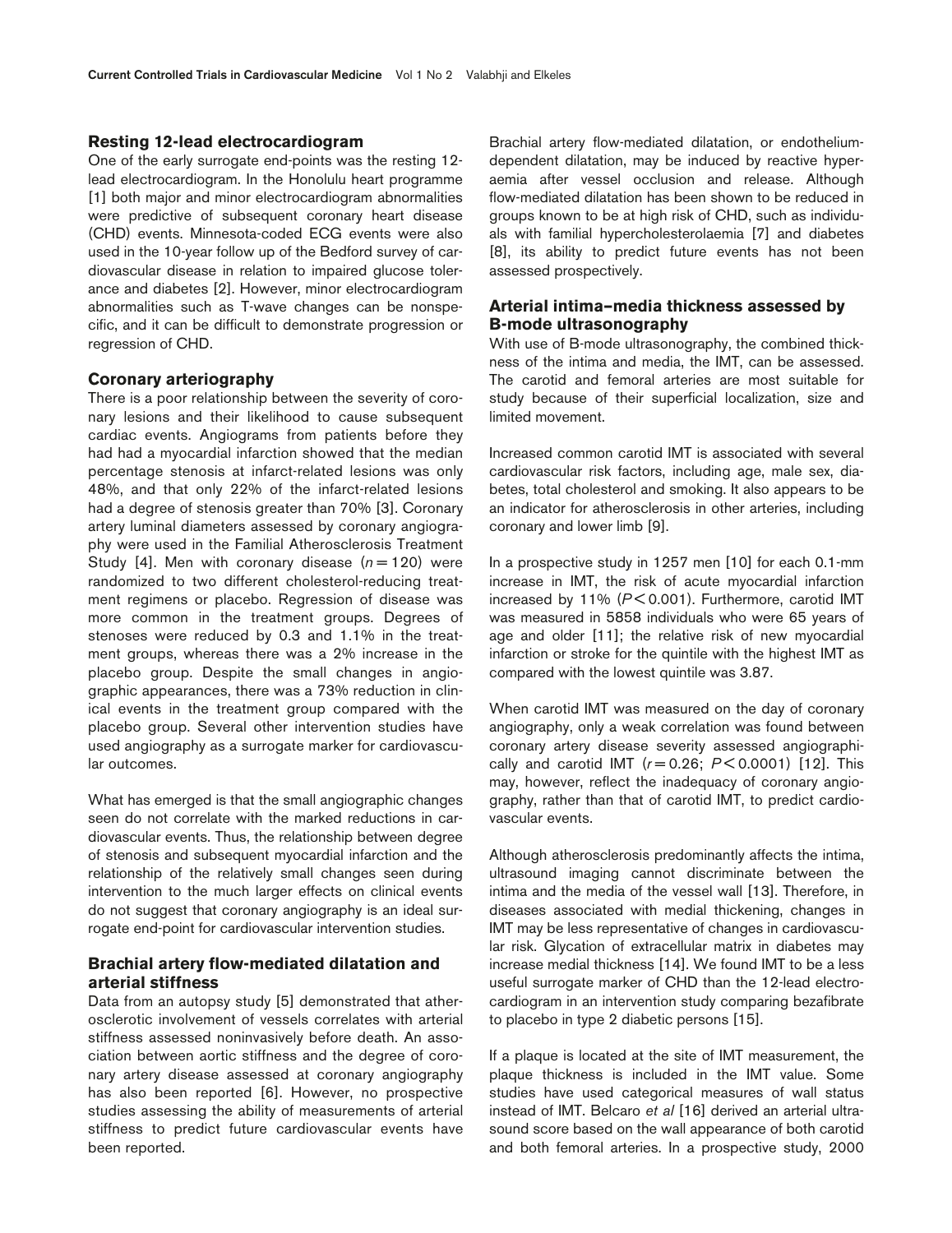asymptomatic men with normal serum lipids were followed for 6 years. Arterial ultrasound score was strongly predictive of subsequent cardiovascular events.

Several prospective studies with cholesterol-lowering drugs have shown that reduction in low-density lipoprotein (LDL)-cholesterol was associated with either reduction in progression of IMT or regression of IMT, and associated with reduced cardiovascular events in the treated groups compare with placebo. The Cholesterol Lowering Atherosclerosis Study [17] was a randomized, placebo-controlled angiographic study that tested colestipol-niacin plus diet in nonsmoking men with previous coronary bypass surgery. In this study a subset of 78 individuals also had carotid ultrasound measurements. Drug-treated subjects showed a significant progressive reduction in carotid IMT at 2 and 4 years. In the Pravastatin Lipids and Atherosclerosis in the Carotid Arteries II study [18], individuals with moderately elevated LDL-cholesterol, coronary artery disease and early evidence of carotid arterial disease measured ultrasonically were randomized to receive placebo or pravastatin. Regression of carotid IMT with reduction in both coronary and all-cause mortality were found in the pravastatin group.

The Asymptomatic Carotid Artery Progression Study [19] was a randomized, double-blind, placebo-controlled multicentre trial in asymptomatic individuals with early carotid atherosclerosis and moderately elevated serum LDLcholesterol; 910 individuals were followed for at least 33 months to determine the effects of lovastatin and warfarin on the progression of IMT. After 6 months, although IMT continued to progress in the placebo group, there was a progressive reduction in the lovastatin group. There was also a significant reduction in the incidence of cardiovascular events in the lovastatin group.

In the Kuopio Atherosclerosis Prevention Study [20], 447 men (mean age 57 years, range 44–65 years) with LDLcholesterol greater than 4.25 mmol/l and total cholesterol below 8.0 mmol/l were randomized to receive pravastatin 40 mg/day or placebo for 3 years. There was a significant reduction in progression in the pravastatin group in the carotid, but not in the femoral arteries. There were eight fatal and nonfatal myocardial infarctions in the placebo group, and three in the pravastatin group. There is therefore some evidence that reduction in carotid IMT is accompanied by a reduction in cardiovascular events.

#### **Coronary calcification detected by electron beam computed tomography**

EBCT enables high-resolution images of the heart to be acquired in less than 100 ms. The rapid image acquisition time virtually eliminates motion artifact related to cardiac contraction. EBCT allows the detection, localization and quantification of calcification in the coronary artery tree.

Methods have been developed to quantify accurately the burden of calcification detected by EBCT. The method of Agatston *et al* [21] has been the most widely used. Four major studies have assessed the predictive value of EBCT prospectively [22–25].

In a multicentre study [22], 491 symptomatic patients were followed for  $30 \pm 13$  months for the definitive endpoints of death and myocardial infarction; the ability of coronary calcification scores to predict events was compared with that of coronary angiography. Coronary calcification scores, but not the number of angiographically diseased vessels, significantly predicted the probability of a CHD-related event occurring during follow up.

Secci *et al* [23] followed 326 high-risk adults who had undergone EBCT for  $32 \pm 4$  months. The combined definitive end-points of death, myocardial infarction and revascularization were at least three times as frequent in those with coronary calcium scores above the median.

Arad *et al* [24] followed 1173 asymptomatic individuals who had undergone EBCT for a mean of 19 months. They demonstrated that a calcium (Agatston) score of more than 100 yielded an odds ratio of more than 25, and a score of more than 160 yielded an odds ratio of more than 34 for the prediction of death, nonfatal myocardial infarction and revascularization.

However, a study reported by Detrano *et al* [25] of 1196 asymptomatic high coronary risk subjects who underwent risk-factor assessment and EBCT demonstrated that the coronary calcification scores failed to provide predictive power of cardiovascular events over and above risk factor assessment alone. On the other hand, we assessed 223 asymptomatic men aged 45–64 years with plasma cholesterol of 6.5 mmol/l or greater and demonstrated that more than one-quarter of those who were predicted to be at high-risk of cardiovascular events by conventional risk factors had no significant coronary calcification detected by EBCT [26].

One retrospective study [27] used the surrogate endpoint of coronary calcification detected by EBCT to assess the effect of statins. The change in the calcium score over 12–15 months in 105 individuals who had received a statin was compared with the change in 44 subjects who had not received this treatment. A net decrease in the calcium score was observed only in the 65 treated individuals whose final LDL-cholesterol concentrations were less than 3.10 mmol/l.

# **Conclusion**

With the exception of the 12-lead electrocardiogram, the surrogate end-points assess properties of vessel walls. Cardiovascular events involve the coagulation pathway as